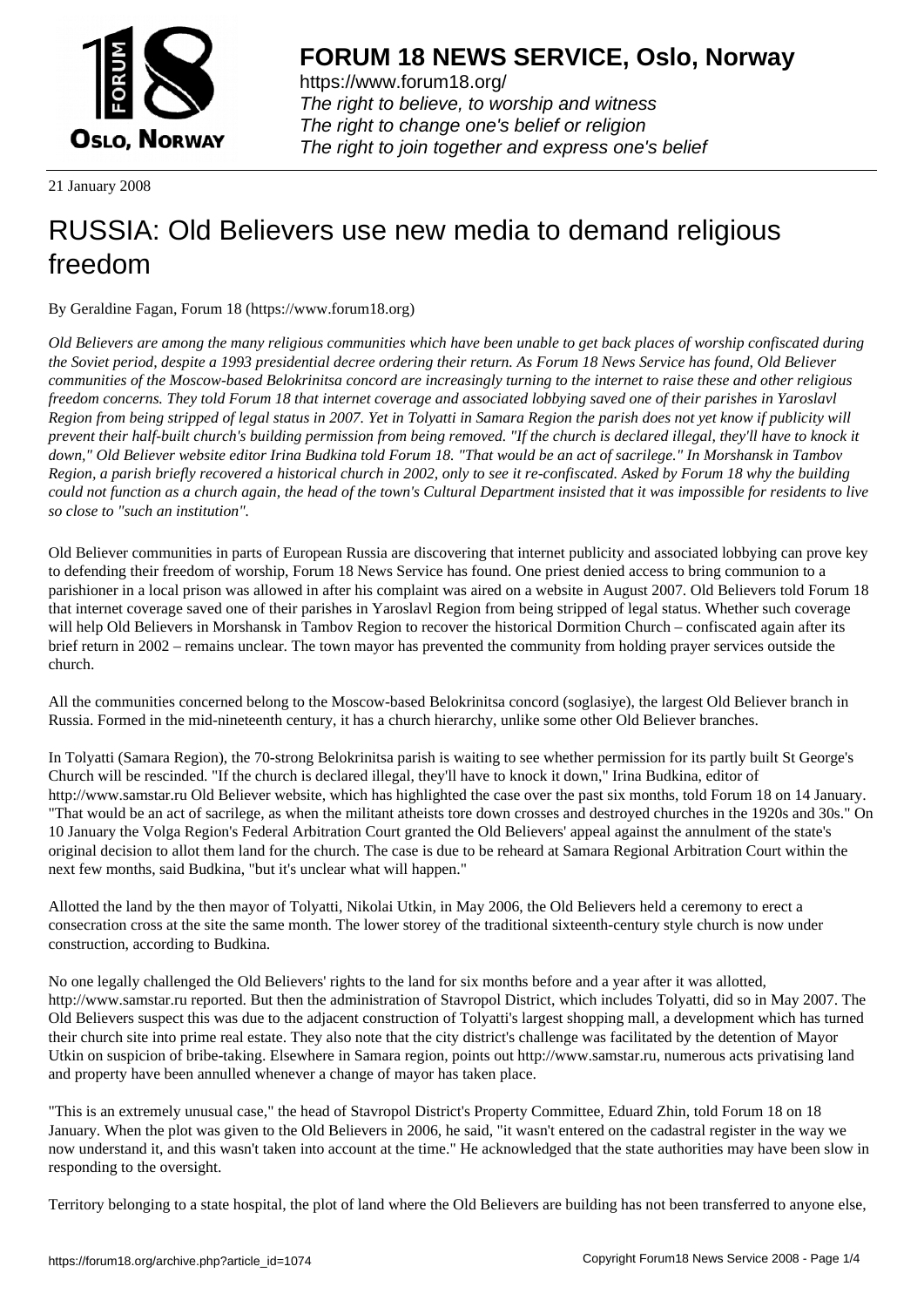With the issue still to be decided in court, Zhin said that it is not yet clear whether the Old Believers will have to vacate the land. He was also unsure whether they will receive an alternative plot if they do. "The situation is complicated," he remarked to Forum 18, "and I simply don't understand why it has arisen here and now."

As commercial pressures begin to dominate in newly-wealthy parts of Russia, religious communities' property rights may be challenged. In Kaluga, a Pentecostal church is threatened with the loss of a building it bought in 2002 as it now stands in the centre of a shopping mall construction site (see F18News 30 October 2007 http://www.forum18.org/Archive.php?article\_id=1040). Even the Russian Orthodox Church is not exempt, as illustrated by the recent loss of a historical hospital church in Khabarovsk (see F18News 23 October 2007 http://www.forum18.org/Archive.php?article\_id=1038).

Despite a 23 April 1993 presidential decree ordering the return of federally owned buildings of religious significance to religious communities, progress has been slight. As in the case of the Catholic parish of Christ the King in Barnaul (Altai Region), protracted campaigns involving thick files of apparently futile correspondence with state bodies are common (see F18News 3 August 2005 http://www.forum18.org/Archive.php?article\_id=624). The same applies when religious communities – such as Moscow's Molokans - attempt to acquire land to build new houses of worship (see F18News 29 November 2007 http://www.forum18.org/Archive.php?article\_id=1054).

After 60 years of petitioning, Samara's Belokrinitsa Old Believer parish received its historical church building back from the state in September 2006 (see F18News 8 February 2007 http://www.forum18.org/Archive.php?article\_id=908). Irina Budkina suggested on 14 January that this was thanks to coverage of the case by Forum 18 (see F18News 30 March 2005 http://www.forum18.org/Archive.php?article\_id=533).

In Morshansk in Tambov Region, Old Believers continue to fight for the return of their historical Dormition Church. Transferred to the community by the town authorities in October 2002, it was withdrawn again just two weeks later at the request of residents of an adjacent building, the former priest's house. "The location of a religious association of a different faith from ours in our yard disturbs the future of our children," http://www.samstar.ru reported the residents as complaining, "most of all their security, health and moral development". Gas and electricity supplies were cut on the building's 2002 transfer back to the state and it is now deteriorating.

The elder of the Morshansk Old Believer community confirmed that the state authorities refused to return the Dormition Church to his community. Declining to give his full name, Andrei told Forum 18 on 21 January that the most recent legal objection given is that the church - built by the widow of a pre-1917 mayor of Morshansk who was an Old Believer - stands next to residential accommodation, "but this regulation refers to construction." Registered in Morshansk District, the 10-20 members of his community meet at home for worship, he said. "Without a church it's not the same - we have to shorten services." Andrei also suggested that more people would attend services in a church building.

Four times during autumn 2007 Morshansk's mayor, Gennadi Kalinin, withheld permission for an Old Believer prayer service to be held outside the church followed by a separate demonstration for its return, the community elder confirmed to Forum 18. "We wanted to have it inside the church, but they wouldn't let us do it either inside or out."

Even though only several dozen participants were expected, the Morshansk authorities claimed that the prayer service and demonstration could not be held outside the church due to its proximity to a courthouse, college and residential accommodation, local activist Sergei Kiryushatov told Forum 18 on 14 January. Kiryushatov is the representative in the town of the Eurasian Youth Union, the youth wing of Aleksandr Dugin's radically anti-western International Eurasian Movement, which has collected 400 signatures in support of the church's return to the Old Believer community. He said officials also argued that the local Old Believers had nothing to do with the church because they are registered in Morshansk district rather than the city itself, he told Forum 18.

While none of the Morshansk Old Believers belong to the Eurasian Youth Union, it does have Old Believer members elsewhere in Russia, Kiryushatov continued. He said some of them had intended to take part in the demonstration. "We support the Old Believers because we support Russian traditions," he explained.

Svetlana Malysheva, who deals with the case as head of Morshansk Town Administration's Cultural Department, admitted to Forum 18 on 21 January that she lives in the former priests' house alongside the church and had supported the residents' petition against its return. Yet she failed to see any conflict of interest in this and her official position. "Of course it's in the interest of us residents to have a museum there," she explained. "But it's in the interests of the whole town – the state has spent a huge amount of money restoring it."

The local Old Believer community – which Malysheva claimed numbers fewer than half a dozen people – are demanding that the "very valuable monument of federal architecture" be transferred to them only now that it has been restored, she maintained: "When it was in a bad state, they didn't want it." Malysheva also suggested that the church had been "disfigured" because the Old Believers had made it the subject of a dispute and so caused its heating supply to be turned off.

be built at the site, he told Forum 18. The site, he told Forum 18. The site  $\mathcal{A}$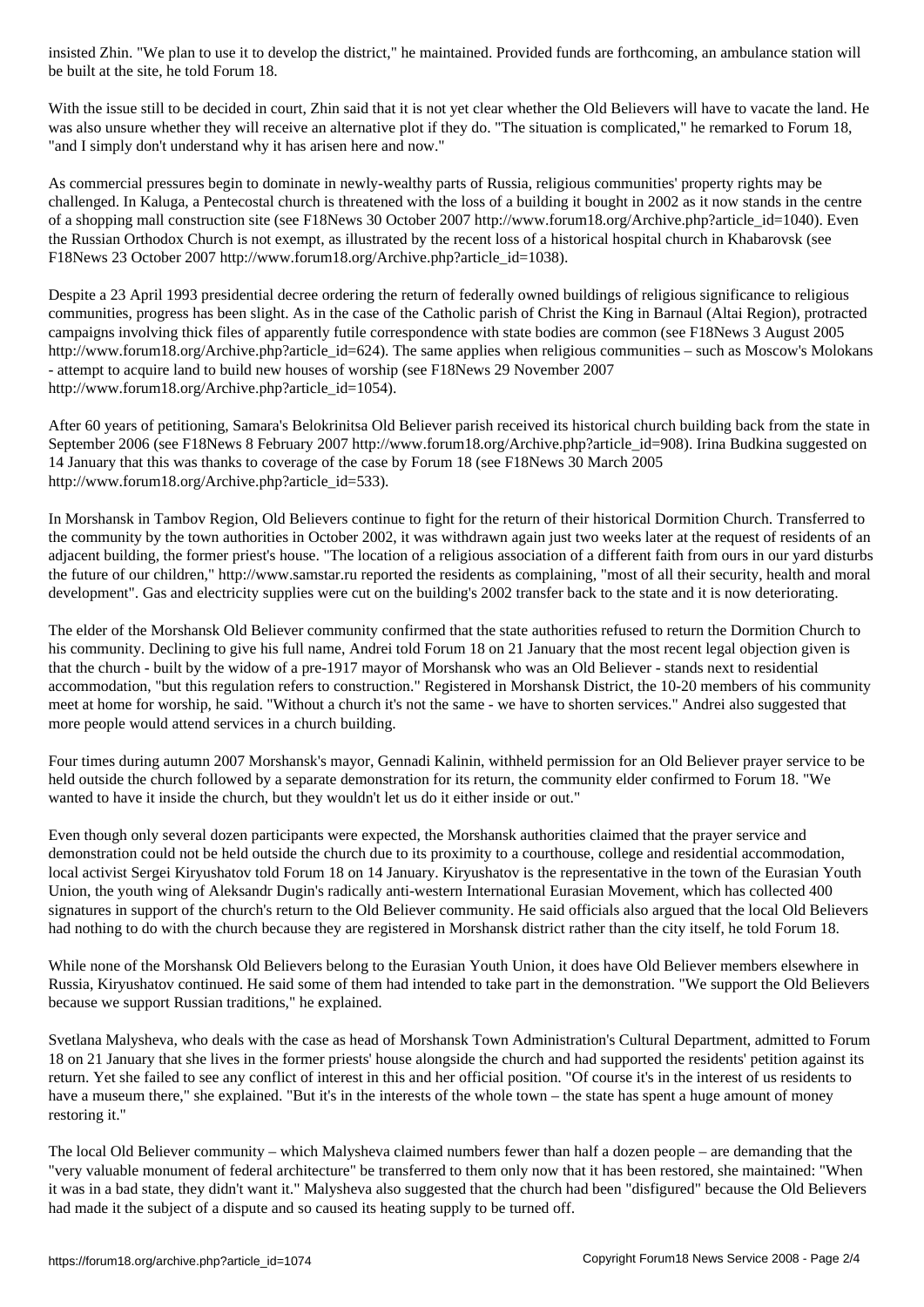Asked why the building could not function as a church again, the head of Morshansk Cultural Department insisted that it was impossible for residents to live so close to "such an institution": "There will be church processions, funerals, rituals and bells right in front of people's windows." As well as being the only place where residents' small children can play, the shared yard is too small for the installation of a toilet, according to Malysheva. This meant that visitors had started knocking on residents' doors and "doing who knows what" during the few weeks when the Old Believers had had use of the church, she told Forum 18.

While the Old Believer community in Rybinsk (Yaroslavl Region) has been given partial use of a church building, a local television channel refused to air its paid advertisement for a celebratory concert there in August 2007. When he approached Rybinsk-40 television channel, Denis Lupekin, the chief editor of "Staraya Rus" Old Believer website (http://cddk.ru), was told that written permission from the local Russian Orthodox Church (Moscow Patriarchate) bishop was required before the advertisement could be run. "We didn't comply, of course, as we don't need such permission," he told Forum 18 on 14 January. Another private television station in Yaroslavl did later run the advertisement.

Lupekin speculated that local Russian Orthodox (Moscow Patriarchate) clergy in Rybinsk – rather than Archbishop Kirill (Nakonechny) of Yaroslavl and Rostov – were behind the television channel's obstruction: "Maybe they're afraid because it is the first Old Believer church in town." While the church – of which the Old Believers have been given rented use of the second of three storeys inserted in the Soviet period – belonged to the Moscow Patriarchate before 1917, Archbishop Kirill was not opposed to its transfer to the Old Believers, he pointed out. In a very poor state, Lupekin added, the other two storeys of the church continue to house a number of Soviet-era trade union organisations.

An Old Believer chapel dating from 1905-1914 does survive in Rybinsk, Lupekin told Forum 18, but as it currently houses a children's music school "it would be neither easy nor ethical to push them out." The Old Believers have not tried to place another advertisement with Rybinsk-40 since last summer, he added, "in part because the need hasn't arisen, but also because we didn't want to raise passions while we still have only one storey out of three." The question of transferring the whole building to the Old Believers is only now beginning to be reviewed by the state authorities, he said.

"Russia is an Orthodox country so we asked for the blessing of the Russian Orthodox dean of Rybinsk," the head of the advertising department at Rybinsk-40 television channel, Marina Baskakova, admitted to Forum 18 on 18 January. "We have no doubts about whether we acted properly or not – this is a commercial channel and in principle I have the right to refuse advertisements according to my convictions." While Old Belief "is of course tied up with Christianity one way or another," she remarked, "very many sectarians" approach the channel.

Asked whom she regarded as sectarians, Baskakova mentioned the Jewish mystical tradition, Kabbalah. "We're not experts, especially in religious questions, so we thought it better to have the advertisement approved," she explained. "If someone who comes to me is from a sect it's clear, but if they represent some kind of church then I go to a knowledgeable person, in this case the dean." While the Russian Orthodox dean of Rybinsk did approve the Old Believers' advertisement, she said, she was unable to contact them again.

Also in Yaroslavl Region, publicity generated by http://cddk.ru website prevented the liquidation of an Old Believer parish in Yelokhino village, the chairman of the community, Kirill Vitushkin, believes. "Young people from that website helped us and they didn't close us down," he told Forum 18 on 14 January. In April 2007 Nekrasovskoye District Tax Inspectorate informed the Yelokhino parish that it was no longer a legal personality as it had not submitted tax documents correctly. On raising the issue with the regional tax inspectorate in Yaroslavl, however, the district branch was found to have made a mistake, said Vitushkin. "The effect of being closed down would have been negative, of course," he remarked. "If we hadn't raised the issue we could have lost the state aid we get for church restoration, or they could have fined us." The 100-year-old Dormition Church in Yelokhino is one of the few Old Believer churches not closed during the Soviet period, he told Forum 18.

Featured on local Saratov news website http://news.sarbc.ru in August 2007, Old Believer priest Fr Vadim Korovin complained that he had been refused permission to take communion and religious literature to a parishioner in a local prison. A week later, however, Fr Korovin withdrew the complaint, saying that he had been able to make an unrestricted visit to the parishioner since its publication. (END)

For a personal commentary by Irina Budkina, editor of http://www.samstar.ru Old Believer website, about continuing denial of equality to Russia's religious minorities, see F18News 26 May 2005 http://www.forum18.org/Archive.php?article\_id=570.

For more background see Forum 18's Russia religious freedom survey at http://www.forum18.org/Archive.php?article\_id=947.

Reports on freedom of thought, conscience and belief in Russia can be found at http://www.forum18.org/Archive.php?query=&religion=all&country=10.

A printer-friendly map of Russia is available at

http://www.nationalgeographic.com/xpeditions/atlas/index.html?Parent=europe&Rootmap=russi